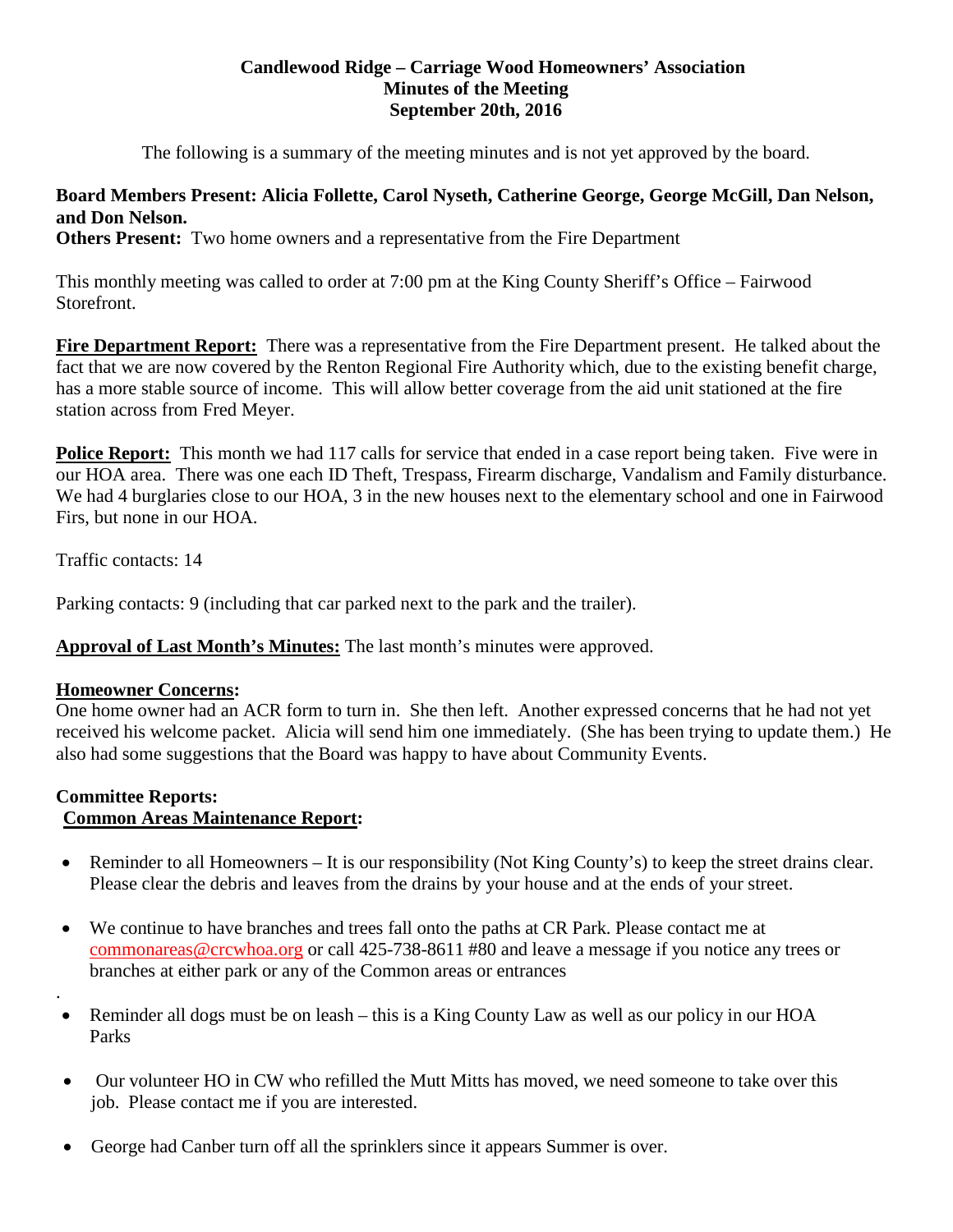- King County Sheriff Patrols and requests are now coordinated by the CAM Chair and monthly reports will be submitted before each monthly meeting. Please contact the Board with any areas of concern and we will do our best to accommodate.
- Please keep a watch for suspicious Activity and call 911

**Reminder:** Our parks are private parks which exist for the use and enjoyment of HOA residents, their families and guests. They are not public parks. Our park usage rules apply to everyone. Following are some of the rules that have been established to maximize safety, and minimize liability and maintenance cost:

A. Park Hours: 9:00 am to dusk.

B. No Smoking, alcohol, drugs, loud music, golfing, motorized vehicles or **Fireworks** are allowed.

C. Animals must be leashed and owners are responsible for cleaning up after their animals.

# **ACC Report:**

We are now accepting ACR requests via e-mail when the form does not need paint chips. (All paint chips must be mailed or hand delivered.) It was noted that a paint request has been received lately without paint chips. All ACR forms must be signed, include a valid address and phone number and, if for paint, must include paint chips and note which paint is for what part of the house (body, trim, deck, gutters, door, …).

ACC requests for this month were:

- 7 paint
- 1 fence
- 2 deck
- 1 drainage modification
- 1 roof replacements
- 1 gutter replacement
- 1 sod replacement
- 1 patio

# **Complaints Negotiations Report:**

There were four new complaints received. The walk-thru/postcard complaints are now being processed. We discussed the process being used this year for the walk-thru.

# **Treasurer's Report:**

See report sent out earlier today. We are on schedule for 2016. We began discussions about the 2017 budget. It was proposed that we increase the dues by 3% again this year. We talked about capital improvements for 2017. Again, our H.O. had some good suggestions. George will investigate the cost of replacing the fence at the CR main entrance.

# **Legal and Insurance Report:**

The 22 H.O. HOA at the end of 184<sup>th</sup> St in CW have asked if we would be willing to have them join our HOA. Their president is leaving the HOA and there has not been any interest in replacing him. We are looking into it.

## **Community Events Committee**

No report this month but it was noted that the signs for the Summer Event need improvement. Please note that, if a home owner wants to reserve a park, he or she should contact the CAM chair at [commonareas@crcwhoa.org](mailto:commonareas@crcwhoa.org) or call 425-738-8611 #80 and leave a message.

# **Cul-de-Sac Committee**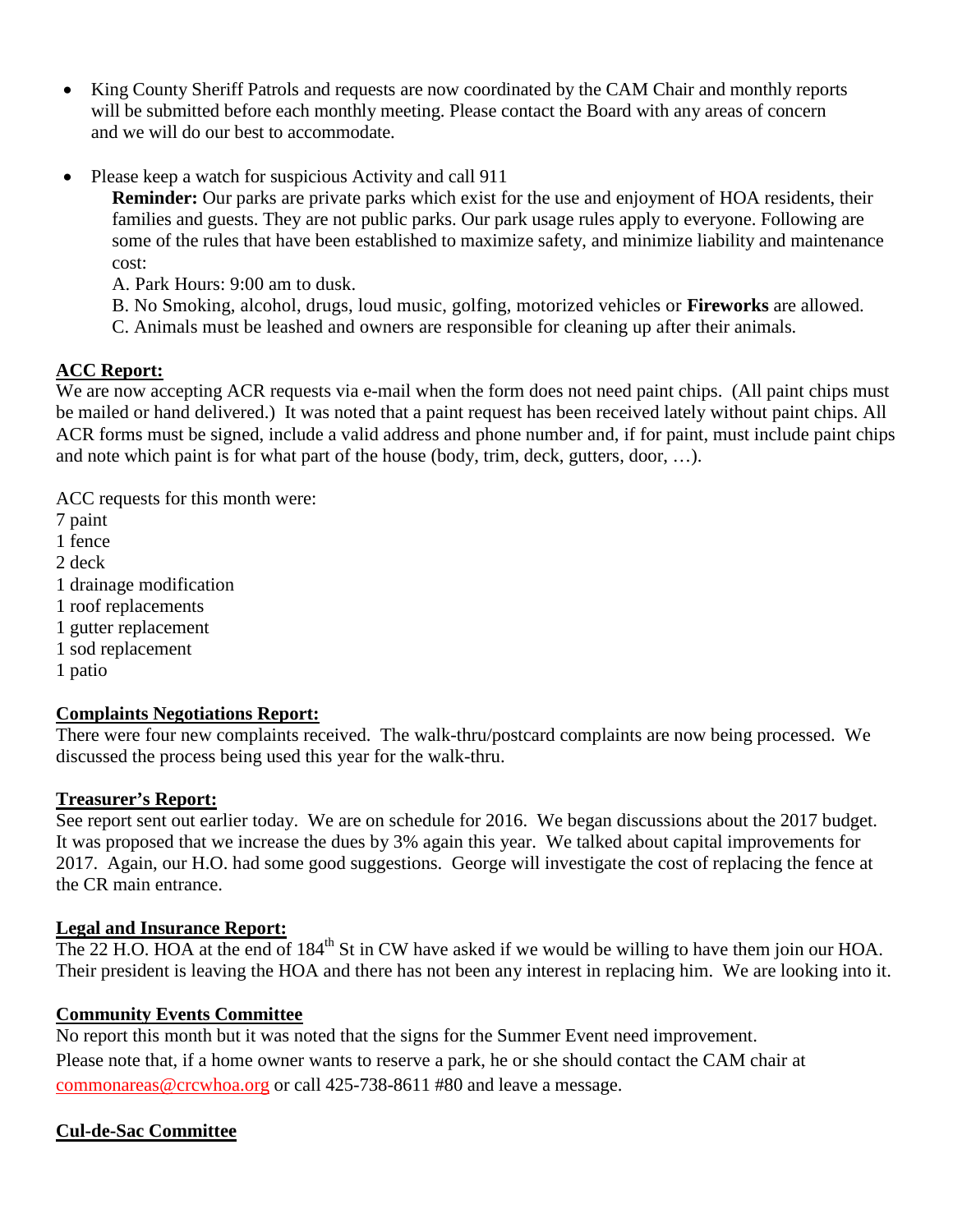As approved we had the work done at 2 Planter/Islands in CR. The 2 are SE 178<sup>th</sup> Ct. and SE 178<sup>th</sup> Pl. / 155 Ave SE -both of these islands had several tall trees that their roots were cracking the curbing and raising the asphalt. We had the trees and stumps removed and cut back each island to make it easier for trucks to drive around and then had all the old asphalt removed and all the roots removed. They then put down new crushed rock, compacted it and paved 2 inches of new asphalt. We then had them put in new curbing. One of the islands had almost 7 inches of asphalt that caused the quoted price to be more (this was mentioned in the quote) as it required another truckload of waste and more crushed rock fill. The total cost came to \$14,277 plus tax.

## **Web Site:**

Catherine has put a PDF version of the FAQ (Frequently Asked Questions) page on the web site which should be easier to read. She put a note on the web site that home owners who need referrals to good contractors might try "Next Door". She also put in the correct address for the HOA Facebook page.

## **Capital Improvement Committee:**

Please contact the Board if you have any ideas for Capital Improvements.

## **Nominating Committee**

No report this month.

## **Old Business:**

There had been a question as to where the property line is between the CR home owners and the apartments. It was determined that there is no HOA common area in that locstion and the HOA is not responsible or involved in that location. Don will have our lawyer notify the apartment owners of this fact.

There has also been a question about the sidewalks in the HOA. Don talked to King County since some of the sidewalks have been patched by King County and others need repair. He is trying to find out what the process is for sidewalk repair.

#### **New Business:**

There was no new business this month.

If you would like to give us your email address in order to be added to our email announcements please send your info to [bookkeeper@crcwhoa.org.](mailto:bookkeeper@crcwhoa.org) No one will see your email and we will not give it to anyone.

Roles for the 2016 HOA Board Members

| George McGill       | President / Common Areas Chair / Cul-de-sac Chair |
|---------------------|---------------------------------------------------|
| Don Nelson          | Vice President / Legal and Insurance / Treasurer  |
| Catherine George    | Reporting Secretary / ACC Chair / Web Master      |
| Alicia Follette     | Complaints                                        |
| Carol Nyseth        | Member at Large                                   |
| Dan Nelson          | Member at Large                                   |
| <b>Holly Jensen</b> | <b>Community Events Committee Chair</b>           |
|                     |                                                   |

**Special Topics:** Visit our Website and contact the HOA via Email at:

Web – [www.crcwhoa.org](http://www.crcwhoa.org/) Facebook - Email – [president@crcwhoa.org](mailto:president@crcwhoa.org) [info@crcwhoa.org](mailto:info@crcwhoa.org) [architecture@crcwhoa.org](mailto:architecture@crcwhoa.org) If you would like to give us your email address in order to be added to our email announcements please send your info to [bookkeeper@crcwhoa.org.](mailto:bookkeeper@crcwhoa.org) Please visit us on Facebook also.